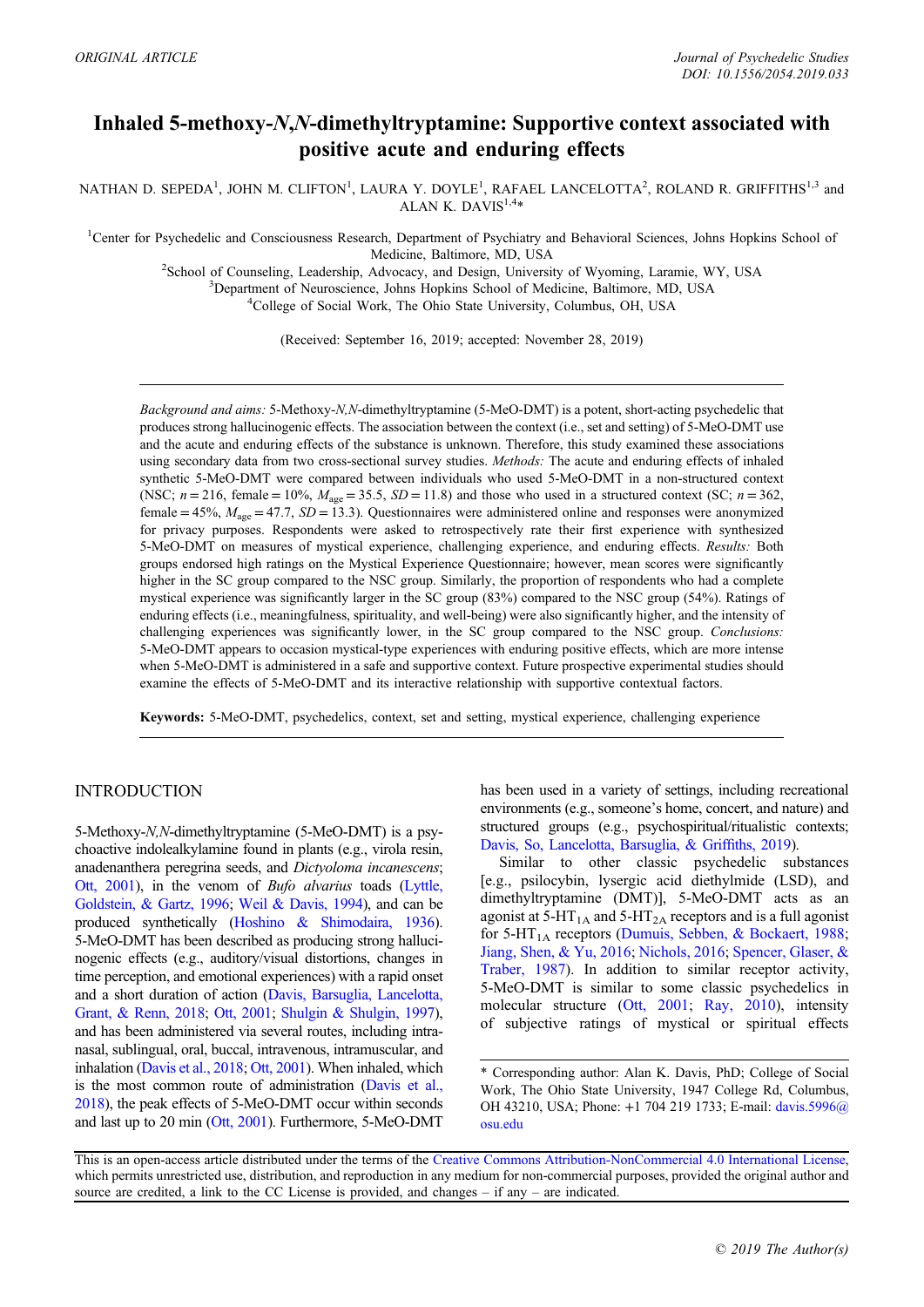[\(Barsuglia et al., 2018\)](#page-6-0), behavioral effects [\(Halberstadt](#page-7-0) [et al., 2011;](#page-7-0) [Krebs-Thomson, Ruiz, Masten, Buell, & Geyer,](#page-8-0) [2006](#page-8-0); [Nichols, 2016\)](#page-8-0), and neuronal effects [\(Carhart-Harris](#page-7-0) [et al., 2012](#page-7-0); [Riga, Soria, Tudela, Artigas, & Celada, 2014\)](#page-8-0).

Because emerging evidence suggests similarities between the acute effects of 5-MeO-DMT and other classic psychedelic substances, studies have explored whether 5-MeO-DMT is associated with positive outcomes on mental health and well-being. For example, akin to evidence that psilocybin improves various mental health symptoms when administered under supportive contexts [\(Carhart-Harris](#page-7-0) [et al., 2016;](#page-7-0) Garcia-Romeu, Griffi[ths, & Johnson, 2014;](#page-7-0) Griffi[ths et al., 2016;](#page-7-0) [Grob et al., 2011;](#page-7-0) [Ross et al., 2016\)](#page-8-0), recent evidence suggests that 5-MeO-DMT use, reported in cross-sectional surveys and observational prospective studies, is related to self-reported improvement of a variety of mental health symptoms including anxiety, depression, substance use problems, and posttraumatic stress disorder [\(Cox, Lancelotta, Barsuglia, & Davis, 2018;](#page-7-0) [Cox,](#page-7-0) [Moshman, Barsuglia, Lancelotta, & Davis, 2018;](#page-7-0) [Davis](#page-7-0) [et al., 2019](#page-7-0); [Uthaug et al., 2019\)](#page-8-0).

Positive clinical outcomes after ingesting psychedelics (e.g., psilocybin and 5-MeO-DMT) have been associated with certain phenomenological features of the experience (e.g., mystical-type experiences; [Davis et al., 2019;](#page-7-0) [Garcia-](#page-7-0)[Romeu et al., 2014;](#page-7-0) Griffi[ths et al., 2016;](#page-7-0) [Ross et al., 2016\)](#page-8-0). Specifically, mystical-type experiences are characterized as profound experiences of deeply felt positive mood, a feeling of oneness or unity with the surrounding world, a sense of sacredness or reverence, a sense of intuition or experience of profound truths about reality, transcendence of time and space, and difficulty describing the experience in words [\(Barrett, Johnson, & Grif](#page-6-0)fiths, 2015; Griffi[ths, Richards,](#page-7-0) [McCann, & Jesse, 2006](#page-7-0); [Pahnke & Richards, 1966;](#page-8-0) [Stace,](#page-8-0) [1960](#page-8-0)). Recent research has shown that classic psychedelics, including 5-MeO-DMT, may occasion mystical-type experiences [\(Davis et al., 2018](#page-7-0); Griffi[ths et al., 2006;](#page-7-0) Griffi[ths, Hurwitz, Davis, Johnson, & Jesse, 2019\)](#page-7-0), and the occurrence of mystical-type experiences is predictive of positive changes in attitudes, mood, behavior, and spirituality [\(Davis et al., 2019](#page-7-0); [Garcia-Romeu et al., 2014;](#page-7-0) [Grif](#page-7-0)fi[ths, Richards, Johnson, McCann, & Jesse, 2008](#page-7-0), Griffi[ths et al., 2016](#page-7-0), [2018](#page-7-0); [Ross et al., 2016](#page-8-0)). It is important to note, however, that the content of psychedelic experiences can often vary, and the occurrence of mystical-type experiences may not be necessary for the attribution of beneficial outcomes ([Carbonaro et al., 2016;](#page-7-0) [Carbonaro,](#page-7-0) [Johnson, Hurwitz, & Grif](#page-7-0)fiths, 2018).

Although psychedelic use has been associated with positive effects, challenging or difficult experiences sometimes occur [\(Barrett, Bradstreet, Leoutsakos, Johnson,](#page-6-0) & Griffi[ths, 2016;](#page-6-0) [Carbonaro et al., 2016;](#page-7-0) [Davis et al.,](#page-7-0) [2018](#page-7-0)). Challenging experiences are described as acute physical and psychological experiences that can include feelings of fear, anxiety, paranoia, sadness, loss of sanity, depressed mood, dissociation, and physical distress [\(Barrett](#page-6-0) [et al., 2016](#page-6-0)). Although these feelings can be acutely challenging, they may sometimes also be associated with positive enduring effects ([Carbonaro et al., 2016\)](#page-7-0). A recent study by Davis et al. ([2018\)](#page-7-0) found that 5-MeO-DMT users reported a variety of challenging experiences (e.g., felt heart beating, fear, frightened, and body shake/tremble). Overall, however, these challenging experiences were rated as "very slight." Most current research studies involving administration of psychedelics utilize procedures to mitigate these challenging experiences and facilitate the positive effects of psychedelics by optimizing the context (i.e., set and setting; [Leary, Litwin, & Metzner, 1963\)](#page-8-0) of the psychedelic experience. Such procedures include providing safe and supportive settings, carefully screening study participants, preparing study participants for a psychedelic experience, and developing a trusting relationship between the participant and study staff [\(Johnson, Richards, & Grif](#page-8-0)fiths, 2008). Furthermore, a recent study of individuals who reported a challenging experience after taking psilocybin indicates that social support, trust for others present, physical comfort, and safety within the environment can alleviate challenging experiences [\(Carbonaro et al., 2016\)](#page-7-0).

Although a structured and supportive context is assumed to enhance the positive effects and reduce the challenging effects of any psychedelic, including 5-MeO-DMT, no empirical investigation has tested this hypothesis among people who use 5-MeO-DMT. Therefore, this study sought to examine the associations between context and the acute subjective and enduring effects of 5-MeO-DMT by comparing survey responses of two subsamples of individuals. The first subsample is composed of individuals from the general population who reported using 5-MeO-DMT in a variety of non-structured contexts (NSC; e.g., their home/ apartment, a friend's house/apartment, a festival; [Davis](#page-7-0) [et al., 2018\)](#page-7-0). The second group is composed of individuals who reported using 5-MeO-DMT in a specific structured context (SC) in the Western United States ([Davis et al.,](#page-7-0) [2019\)](#page-7-0), with procedures for dosing and administration of 5-MeO-DMT, and preparing for and supporting participants during and following drug administration. Because evidence suggests that procedures aimed at providing a safe and supportive environment for psychedelic experiences are associated with an increase in mystical-type experiences and a decrease in challenging experiences [\(Carbonaro et al.,](#page-7-0) [2016;](#page-7-0) [Lancelotta & Davis, 2019](#page-8-0)), we hypothesized that those in the SC subsample would report significantly more intense mystical experiences, more enduring positive effects, and less intense challenging experiences compared to those in NSC subsample.

## METHODS

#### Respondents and procedure

This study is a secondary analysis of two published survey studies [\(Davis et al., 2018,](#page-7-0) [2019](#page-7-0)). One sample was composed of people who used 5-MeO-DMT in an NSC ([Davis](#page-7-0) [et al., 2018](#page-7-0)), and the other contains people who used 5-MeO-DMT as part of a SC in the Western US ([Davis](#page-7-0) [et al., 2019](#page-7-0)). For this study, respondents from the NSC subsample were recruited using written Internet advertisements, banner ads on several web pages (including Facebook), and through snowball methods via e-mail communication. Respondents from the SC subsample were recruited via an e-mail distribution list of people belonging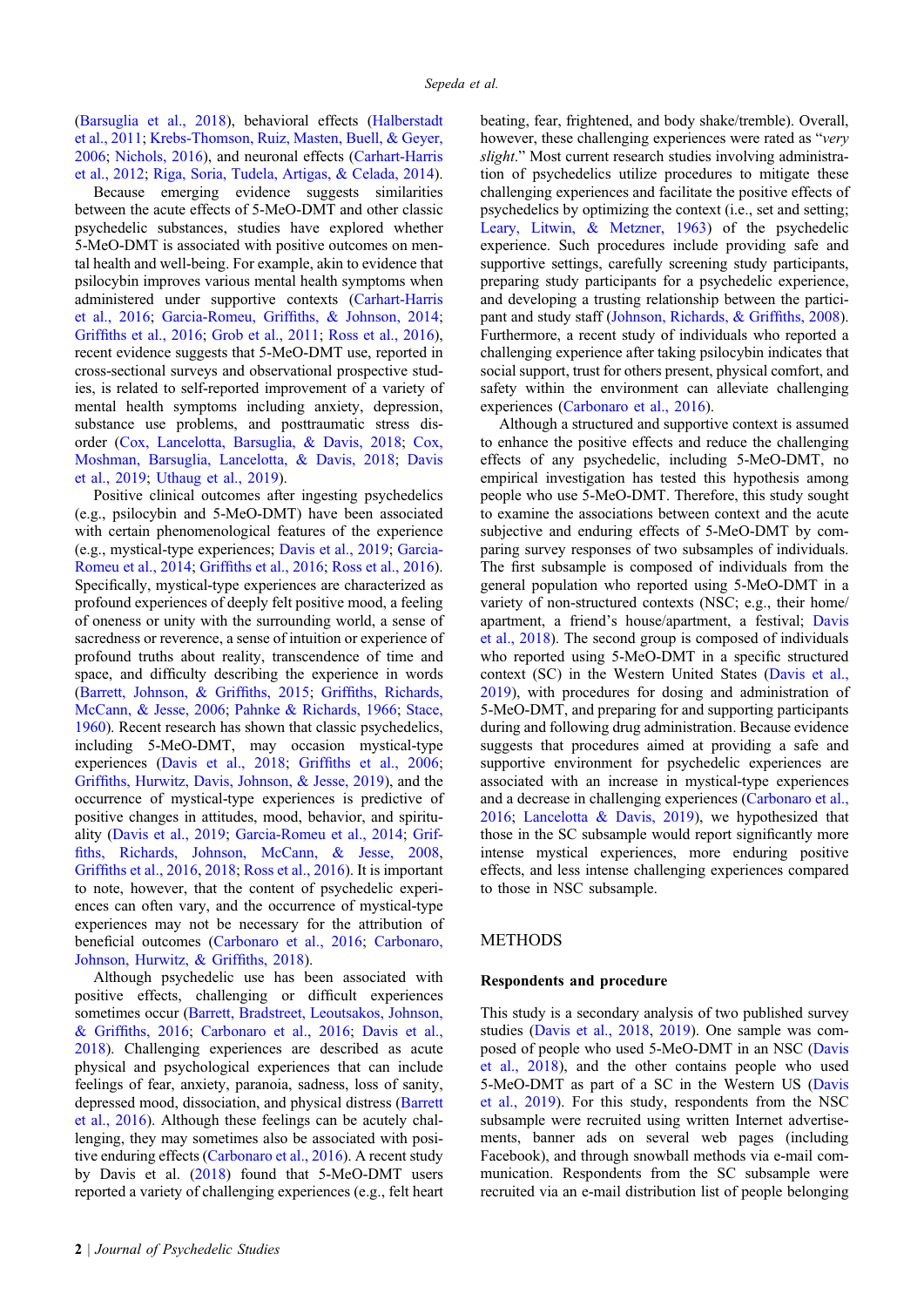to a specific group that administers 5-MeO-DMT to members in a supportive setting (see description below). The survey was identical for both subsamples. Once at the secure survey study site, all respondents viewed an informed consent document and were notified that \$2/respondent (up to \$250) would be donated to the Multidisciplinary Association for Psychedelic Studies for their participation (the organization was not otherwise involved in the study). To be eligible for the study, respondents must have been able to read and understand English, have used 5-MeO-DMT at least once in their lifetime, and be at least 18 years old. As revealed in earlier reports from these data sets ([Davis et al., 2018,](#page-7-0) [2019](#page-7-0)), there were no respondents in the current sample who were classified as careless responders or had duplicate IP addresses. No personally identifying information was collected as part of the study.

Respondents were recruited from April to August 2017. In effort to control for differences in route of administration and the type of 5-MeO-DMT used, only respondents who reported inhaling synthesized 5-MeO-DMT were included in this study. The entire sample of individuals in the SC study ( $n = 362$ ; [Davis et al., 2019](#page-7-0)) was included because they all inhaled (i.e., smoked/vaporized) synthesized 5-MeO-DMT, and individuals in the NSC study ( $n = 515$ ; [Davis et al., 2018](#page-7-0)) were excluded if they reported consuming other sources of 5-MeO-DMT (e.g., plant-based, toad bufotoxin;  $n = 231$ ) or if they reported consuming synthesized 5-MeO-DMT via routes of administration other than smoked or vaporized (e.g., swallowed and snorted;  $n = 68$ ). The final sample  $(n = 578)$  for this study was composed of 362 individuals from the SC study and 216 from the NSC study.

#### The SC subsample

Description of the procedures that guided the administration of 5-MeO-DMT in the SC subsample has been reported previously ([Davis et al., 2019\)](#page-7-0). Briefly, established in 2007, this organization was started with the intention to create a safe environment for the ceremonial use of 5-MeO-DMT. The organization uses synthesized 5-MeO-DMT, which is tested in a laboratory (gas chromatography mass spectrometry; range = 98%–100% pure). New members must be at least 21 years old, referred and sponsored by a current member, undergo a health screening, and participate in an orientation session that provides information about the effects of 5-MeO-DMT. Members must also be willing to help maintain the physical and mental safety of the session environment. Sessions, which are conducted in a variety of locations in the Western US, include 5–12 people (1–2 facilitators who administer 5-MeO-DMT) and last approximately 6–7 hr.

Each session in the SC begins with the intention of cocreating a calm space, providing physical comfort of the attendees, and listening to prerecorded music. This is followed by a brief "check-in" with each attendee (e.g., giving name, current feeling, and an intention for the session). Next, an attendee is administered a dose of 5-MeO-DMT by means of inhalation (via custom crafted, argon gas, and piston vaporizer), whereas the other attendees attend to the person receiving the dose and assist the

facilitators in providing a safe space for the individual. The experience lasts approximately 35–45 min. This procedure is repeated with the next attendee, until everyone has received 5-MeO-DMT. The conclusion of the session includes a brief "check-out" during which each attendee shares their thoughts about the experience. Attendees are also encouraged to spend time "integrating" their experiences with others by attending a future gathering with group members, and by writing about their experience or thinking about it while in nature.

#### The NSC subsample

The setting of the respondents from the NSC subsample could include a variety of geographic locations and various environments in which one had used 5-MeO-DMT. Data from the current subsample indicated that all of the NSC respondents inhaled (i.e., smoked/vaporized) their 5-MeO-DMT. NSC respondents reported using 5-MeO-DMT alone (36%) or with one other person present (32%), and usually at their own or at their friends' apartment or house (75%). In addition, over three quarters (80%) of respondents in this sample reported administering 5-MeO-DMT themselves, and only a small proportion  $(37%)$ reported integrating their experience with others. Most NSC respondents reported that they obtained the substance from the Internet (37%) or from a friend (37%), with limited information about the dose and purity of the substance.

## **Measures**

#### Questions assessing patterns of 5-MeO-DMT use

The survey included questionnaires examining patterns of use of 5-MeO-DMT. Respondents were asked to retrospectively rate their frequency of 5-MeO-DMT use (More than once per month, About once each month, Less than once per month but more than once per year, About once per year, and Less than once per year) and their number of lifetime doses (1–20, 21, or more).

#### Acute mystical experience

The Mystical Experience Questionnaire (MEQ) was used to examine the acute mystical effects that could occur after taking a hallucinogen ([Barrett et al., 2015](#page-6-0); Griffi[ths et al.,](#page-7-0) [2006;](#page-7-0) [MacLean, Leoutsakos, Johnson, & Grif](#page-8-0)fiths, 2012). Respondents were asked to think back on the first experience they had with 5-MeO-DMT and rate the intensity with which they had each of 30 effects at any point during that session on a 6-point scale ranging from  $0 = "None; not at$  $all$ " to  $5 = "Extreme."$  The MEQ has four subscales: (a) Mystical, (b) Positive mood, (c) Transcendence of time/ space, and (d) Ineffability. The mean of the total MEQ score was used to assess the overall intensity of mystical experience. Moreover, similar to a previous study ([Barrett et al.,](#page-6-0) [2015\)](#page-6-0), the proportion of respondents who experienced a "complete mystical experience" was calculated (i.e., those whose mean score for each of the four MEQ subscales was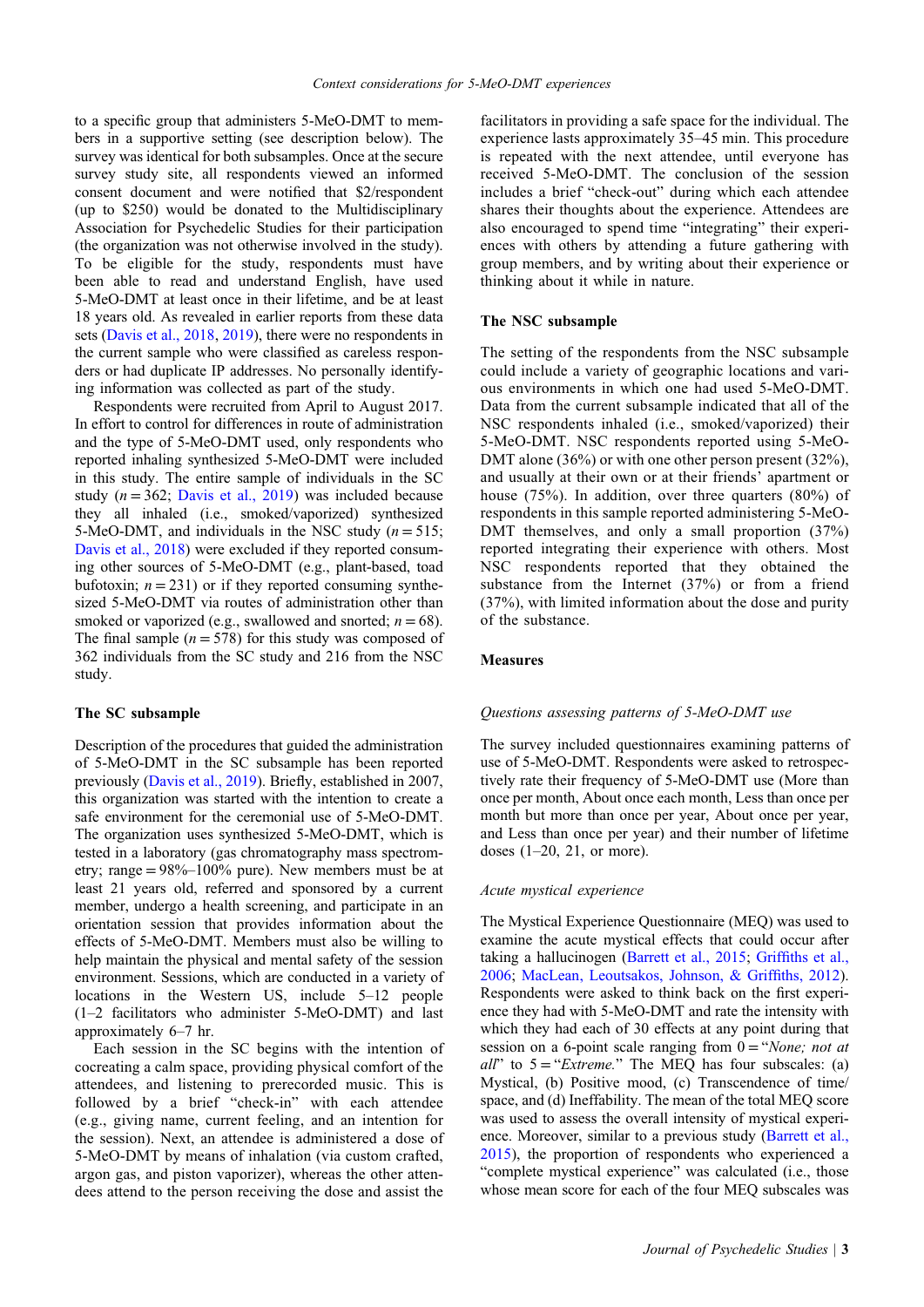at least 60% of the total possible score). Internal consistency of each scale was excellent (Cronbach's α range = .92–.98).

## Acute challenging experiences

The Challenging Experiences Questionnaire (CEQ) was used to examine the physically and psychologically difficult experiences that could occur after taking a hallucinogen [\(Barrett et al., 2016](#page-6-0)). Respondents were asked to think back on the first experience they had with 5-MeO-DMT and rate the intensity with which they had each of 26 effects at any point during that session on a 6-point scale from  $0 = "None;$ not at all" to  $5 = "Extreme."$  The CEQ is composed of seven subscales: (a) Fear, (b) Grief, (c) Physical Distress, (d) Insanity, (e) Isolation, (f) Death, and (g) Paranoia. The mean of the total CEQ score was used to examine the overall intensity of challenging effects. Internal consistency of each scale in the current sample was good to excellent (Cronbach's  $\alpha$  range = .62–.93).

## Beliefs about the enduring effects of 5-MeO-DMT

Three items from the Persisting Effects Questionnaire (Griffi[ths et al., 2006,](#page-7-0) [2008,](#page-7-0) [2011](#page-7-0)) were used, in which respondents rated the extent to which their first 5-MeO-DMT experience was spiritually significant (on a scale from  $0 = "Not at all"$  to  $5 = "The single most spiritually signifi$ cant experience of my life") and personally meaningful (on a scale from  $0 = "No$  more than routine, everyday experiences" to  $7 =$  "The single most meaningful experience of my life"). Item 3 assessed the degree to which each respondent believed their first 5-MeO-DMT experience had contributed to changes in their sense of personal well-being or life satisfaction (on a scale from  $-3 = "Decreased very much"$ to  $3 = "Increasing very much")$ . The overall mean for each item was calculated and was used in each analysis.

#### Demographics and substance use questionnaires

Respondents were asked to report several demographic characteristics, including age, gender (male/female), ethnicity (White/non-White), sexual orientation (heterosexual/ non-heterosexual), country of residence [United States (US)/non-US country], employment status (part time, full time, and unemployed), and level of education (high school or less, trade or some college/Associate's degree/Bachelor's degree/Master's degree).

#### Data analyses

Demographic characteristics, 5-MeO-DMT patterns of use characteristics, intensity of acute mystical and challenging effects, and beliefs about the enduring effects of 5-MeO-DMT were all examined in the overall sample. The sample was then split into two based on whether a respondent was classified as from the SC study [\(Davis et al., 2019\)](#page-7-0) or from the NSC study [\(Davis et al., 2018](#page-7-0)), and a series of  $\chi^2$  analyses and t-tests were used to compare study variables between the two subsamples. An  $\alpha$  of .05 was used to determine whether to reject the null hypothesis in each analysis and effect sizes (Cohen's  $d$  and  $\phi$ ) were calculated for each test to assist with interpreting the strength of effects. Analyses were conducted using SPSS v.24 [\(IBM Corp, 2016\)](#page-7-0).

## Ethics

The study was deemed exempt by the human subjects review board of Bowling Green State University. All research participants were presented with an informed consent document and gave notice of their consent by clicking "Next" and completing the online survey.

## RESULTS

#### Respondents' characteristics

Table [1](#page-4-0) shows that the majority of respondents resided in the USA (73%) and were Caucasian (86%), heterosexual (80%), and male (68%) with a mean age of 43.1 years ( $SD = 14.1$ ). The SC subsample was significantly older ( $M_{\text{age}} = 47.7$ ,  $SD = 13.3$  vs.  $M_{\text{age}} = 35.5$ ,  $SD = 11.8$ ), composed of more females (45% vs. 10%), mostly from the US (100% vs. 47%), and had higher levels of educational attainment, such as a Bachelor's (39% vs. 25%) or Master's (36% vs. 19%) degree, compared to those from the NSC subsample (see Table [1](#page-4-0) for further demographic characteristics).

## Differences in lifetime and frequency of 5-MeO-DMT use

There was a significant difference in lifetime use of 5-MeO-DMT between subsamples,  $\chi^2(3, N = 577)$  = 41.43,  $p < .001$ . Post-hoc tests of between-group comparisons revealed that a significantly larger proportion of respondents in the SC subsample (51%) reported using 5-MeO-DMT "1–2 times" in their lifetime compared to only 32% of respondents in the NSC subsample. Moreover, a smaller proportion of respondents in the SC subsample (10%) reported using 5-MeO-DMT "11+" times in their lifetime compared to respondents in the NSC subsample (29%). Respondents in both subsamples reported infrequent use of 5-MeO-DMT, with the majority of those in the SC subsample (64%) and the NSC subsample (62%), indicating they had used 5-MeO-DMT less than once per year. However, there was a significant difference in overall frequency of 5-MeO-DMT use between the two subsamples,  $\chi^2(3, N=421) = 21.51, p < .001$ . Specifically, the post-hoc comparisons revealed that the proportion of respondents reporting 5-MeO-DMT use "Once per month or more" was significantly smaller among those in the SC subsample (4%) compared to those in the NSC subsample (15%). Furthermore, the proportion of respondents indicating they use 5-MeO-DMT "About once per year" also differed significantly between those in the SC subsample (33%) and those in the NSC subsample (23%).

## Comparison of acute mystical and challenging experiences

As Figure [1](#page-4-0) shows (statistical tests reported in Table [2](#page-5-0)), compared to those in the NSC subsample respondents in the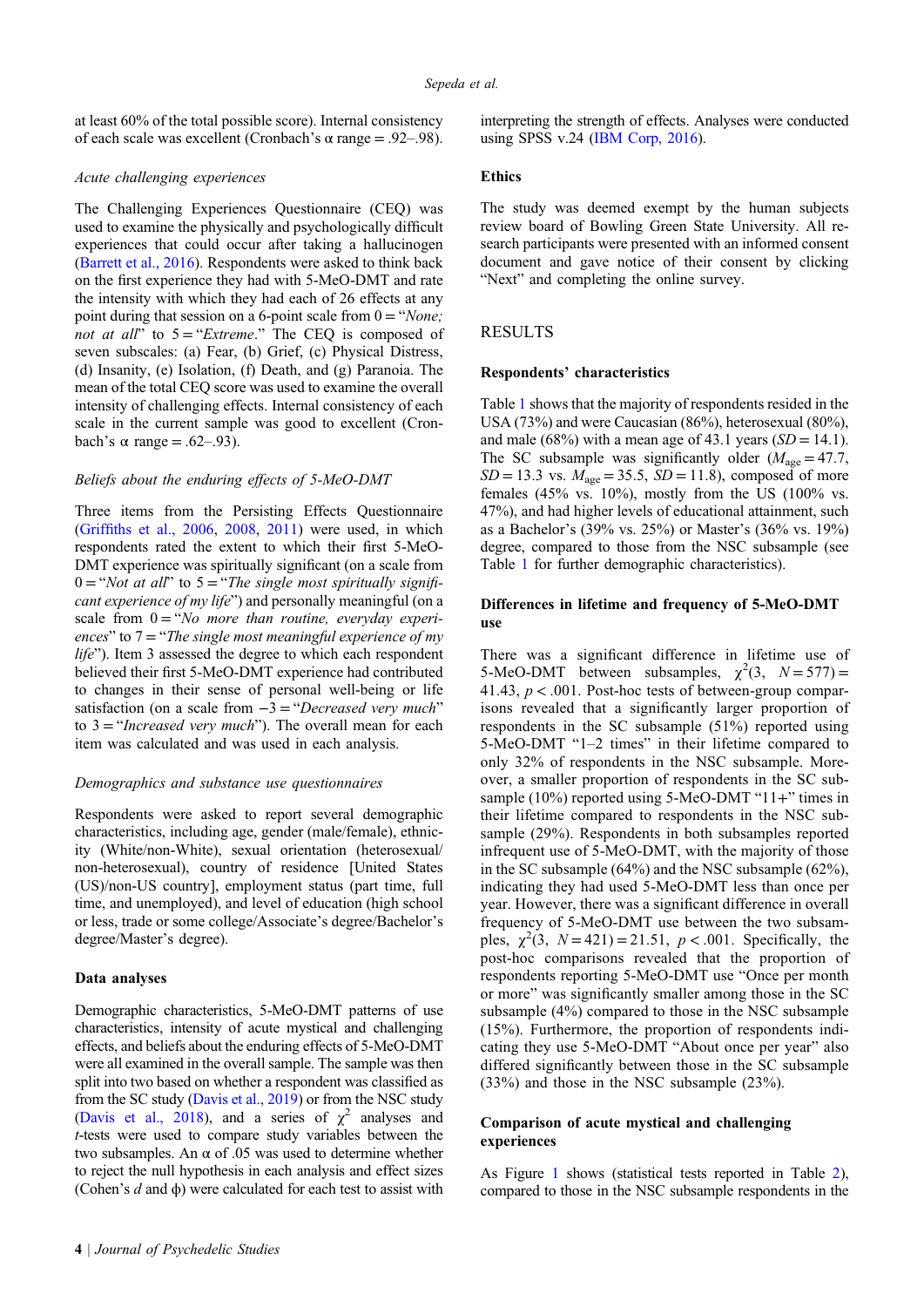| Demographic            | Total sample % | Non-structured context  | Structured context      |                    | Effect          |
|------------------------|----------------|-------------------------|-------------------------|--------------------|-----------------|
| characteristics        | $(n = 578)$    | subsample % $(n = 216)$ | subsample % $(n = 362)$ | $\chi^2$ statistic | size $(\phi)^a$ |
| Gender                 |                |                         |                         | 73.842***          | 0.36            |
| Female                 | 32.3           | 10.1                    | 45.4                    |                    |                 |
| Male                   | 67.7           | 89.9                    | 54.6                    |                    |                 |
| Ethnicity              |                |                         |                         | 1.055              | 0.04            |
| White                  | 85.5           | 87.4                    | 84.4                    |                    |                 |
| Non-White              | 14.5           | 12.6                    | 15.6                    |                    |                 |
| Sexual orientation     |                |                         |                         | 0.561              | 0.03            |
| Heterosexual           | 79.6           | 81.2                    | 78.6                    |                    |                 |
| Non-heterosexual       | 20.4           | 18.8                    | 21.4                    |                    |                 |
| Employment             |                |                         |                         | 0.624              | 0.03            |
| Part time or full time | 65.1           | 67.1                    | 63.9                    |                    |                 |
| Unemployed             | 34.9           | 32.9                    | 36.1                    |                    |                 |
| Educational attainment |                |                         |                         | 64.78***           | 0.34            |
| High school or less    | 9.7            | 18.5                    | 4.4                     |                    |                 |
| Trade or some college  | 22.0           | 31.9                    | 16.1                    |                    |                 |
| Associate's degree     | 5.4            | 6.0                     | 5.0                     |                    |                 |
| Bachelor's degree      | 33.4           | 25.0                    | 38.5                    |                    |                 |
| Master's degree        | 29.5           | 18.5                    | 36.0                    |                    |                 |
| Country                |                |                         |                         | 121.864***         | 0.36            |
| United States (US)     | 72.9           | 46.5                    | 100.0                   |                    |                 |
| Non-US country         | 27.1           | 53.5                    | 0.0                     |                    |                 |

<span id="page-4-0"></span>Table 1. Demographic characteristics among individuals within the total sample and differences in characteristics between those in the structured context and non-structured context subsamples

*Note.* <sup>a</sup>Effect sizes ( $\phi$ ): 0.1 = small, 0.3 = medium, 0.5 = large.

\*\*\* $p < .001$ .



Figure 1. Visual depiction of differences in mean scores on the Mystical Experience Questionnaire (MEQ) between the structured context and non-structured context subsamples. 6-point scale from  $0 = "None; not at all"$  to  $5 = "Extreme." **p < .001$ 

SC subsample reported significantly higher scores on all four subscales, as well as the overall mean score, of the MEQ. Furthermore, there was a significant difference in the proportion of each subsample that met criteria for a "complete mystical experience" (83% in the SC subsample vs. 54% in the NSC subsample),  $\chi^2(1, N = 578) = 58.08$ ,  $p < .001$ . As shown in Figure [2](#page-5-0) (statistical tests reported in Table [2\)](#page-5-0), the overall mean CEQ scores reported by respondents in the NSC subsample were significantly higher than those reported by respondents in the SC subsample. Moreover, respondents in the SC subsample reported significantly lower scores on six of the seven subscales of the CEQ. Notably, the mean intensity of challenging experiences in both subsamples was low, with a score of 1 indicating "very slight" on a scale from  $0 = "None; not at all" to 5 = "Extreme".$ 

## Comparison of enduring effects of 5-MeO-DMT use

An assessment of enduring effects related to the 5-MeO-DMT experience revealed that respondents in the SC subsample  $(M = 4.00, SD = 0.94)$  attributed significantly higher levels of spiritual significance to their 5-MeO-DMT experience compared to respondents in the NSC subsample  $(M = 2.91, SD = 1.59), t = 9.14, p < .001, d = 0.79$ . Furthermore, respondents in the SC subsample  $(M = 5.79)$ ,  $SD = 1.04$ ) attributed significantly higher ratings of personal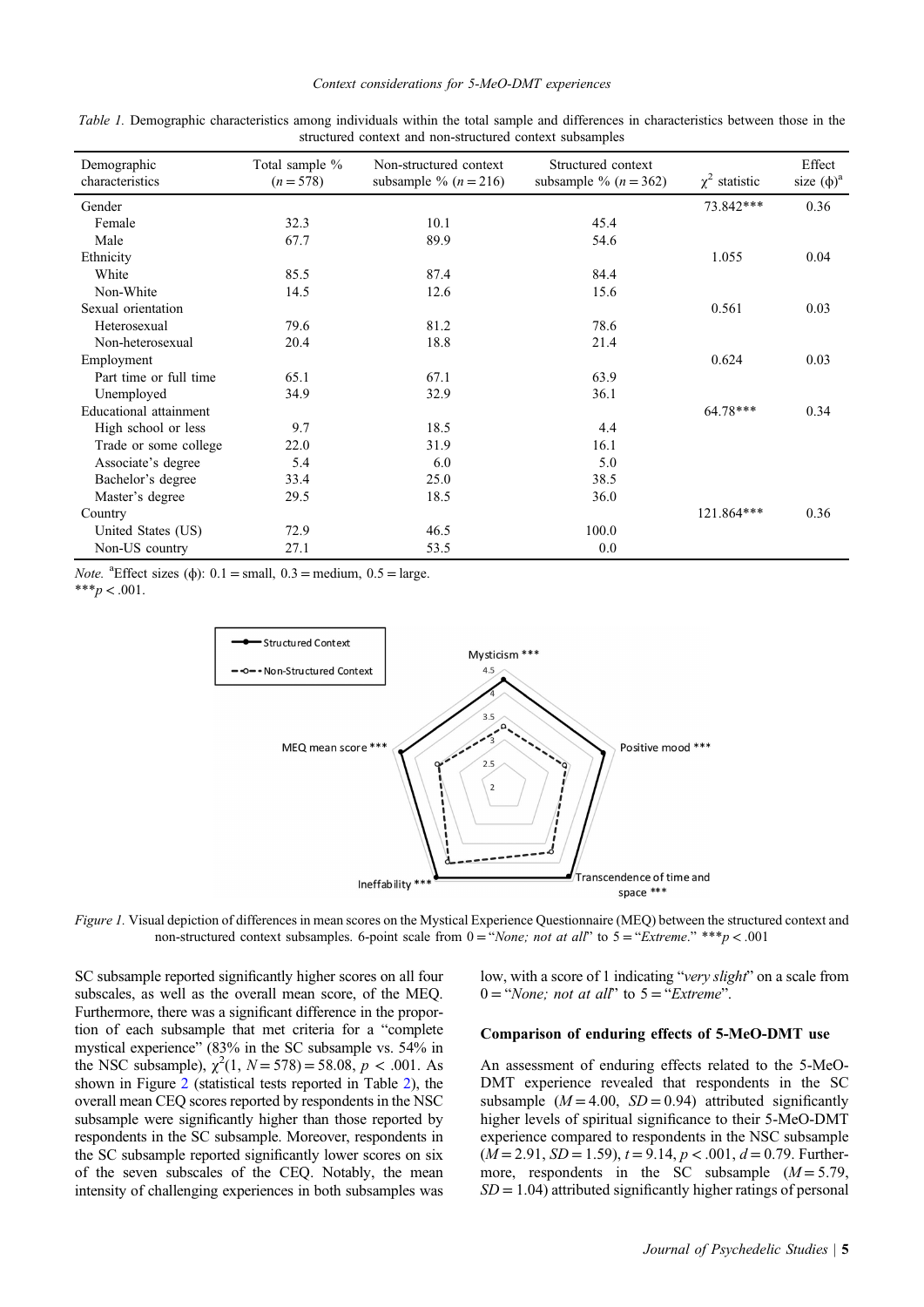#### Sepeda et al.

| between respondents in the structured context and non-structured context subsamples |                                                 |                                             |                                                     |                                            |  |  |
|-------------------------------------------------------------------------------------|-------------------------------------------------|---------------------------------------------|-----------------------------------------------------|--------------------------------------------|--|--|
|                                                                                     | Non-structured context<br>subsample $(n = 216)$ | Structured context<br>subsample $(n = 362)$ | Difference between groups<br>$(t\text{-statistic})$ | Effect size<br>(Cohen's $d$ ) <sup>a</sup> |  |  |
| Mystical Experience Questionnaire (MEQ)                                             |                                                 |                                             |                                                     |                                            |  |  |
| Mysticism                                                                           | 3.26(1.42)                                      | 4.26(0.98)                                  | $9.114***$                                          | 0.79                                       |  |  |
| Positive mood                                                                       | 3.38(1.32)                                      | 4.25(1.07)                                  | $8.257***$                                          | 0.71                                       |  |  |
| Transcendence of<br>time and space                                                  | 3.74(1.37)                                      | 4.39(0.94)                                  | $6.217***$                                          | 0.54                                       |  |  |
| Ineffability                                                                        | 4.01(1.30)                                      | 4.41(0.97)                                  | $3.868***$                                          | 0.33                                       |  |  |
| Total score                                                                         | 3.46 (1.23)                                     | 4.30(0.89)                                  | $8.816***$                                          | 0.76                                       |  |  |
| Challenging Experience Questionnaire (CEQ)                                          |                                                 |                                             |                                                     |                                            |  |  |
| Isolation                                                                           | 0.85(1.25)                                      | 0.41(0.91)                                  | $4.585***$                                          | 0.40                                       |  |  |
| Fear                                                                                | 1.39(1.43)                                      | 0.96(1.28)                                  | $3.626***$                                          | 0.31                                       |  |  |
| Grief                                                                               | 0.68(1.01)                                      | 0.89(1.07)                                  | 2.458*                                              | 0.21                                       |  |  |
| Physical distress                                                                   | 1.21(1.13)                                      | 0.91(0.89)                                  | $3.352***$                                          | 0.29                                       |  |  |
| Insanity                                                                            | 0.95(1.31)                                      | 0.53(1.01)                                  | $4.003***$                                          | 0.35                                       |  |  |
| Death                                                                               | 1.77(1.91)                                      | 1.46(1.73)                                  | 1.941                                               | 0.17                                       |  |  |
| Paranoia                                                                            | 0.16(0.55)                                      | 0.04(0.31)                                  | $2.825***$                                          | 0.24                                       |  |  |

Total score 1.01 (0.95) 0.79 (0.77) 2.929\*\*\* 0.25

<span id="page-5-0"></span>Table 2. Comparison of means (and standard deviations) of scores on the Mystical Experience and Challenging Experience Questionnaires between respondents in the structured context and non-structured context subsamples

*Note.* <sup>a</sup>Cohen's *d* effect sizes:  $0.2 = \text{small}, 0.5 = \text{medium}, 0.8 = \text{large}.$ 

 $**p* < .05.$  \*\*\* $$ 



Figure 2. Visual depiction of differences in mean scores on the Challenging Experience Questionnaire (CEQ) between the structured context and non-structured context subsamples. 6-point scale from  $0 = \alpha$  and  $\alpha$  all  $\alpha$  to  $5 = \alpha$  Extreme." \*p < .05. \*\*\*p < .001

meaning to their 5-MeO-DMT experience compared to the respondents in the NSC subsample ( $M = 4.63$ ,  $SD = 1.86$ ),  $t = 8.43$ ,  $p < .001$ ,  $d = 0.73$ . Finally, respondents in the SC subsample  $(M = 2.34, SD = 0.99)$  reported that their 5-MeO-DMT experience led to significantly more positive changes in their sense of personal well-being and life satisfaction compared to respondents in the NSC subsample  $(M = 1.55, SD = 1.17), t = 8.30, p < .001, d = 0.72.$ 

# DISCUSSION

This study sought to determine whether the retrospective report of acute and enduring effects of 5-MeO-DMT differed between individuals using 5-MeO-DMT in a SC and

those using it in an NSC. Findings of this study suggest that 5-MeO-DMT administration may occasion mystical-type experiences and that such effects occur at significantly higher intensity when administered in a context that provides a supportive structure, guides the dosing and administration of 5-MeO-DMT, and encourages the preparation for and support during and after drug administration. Furthermore, individuals who used 5-MeO-DMT in a SC reported lower scores of challenging experience and attributed higher levels of personal meaning, spiritual significance, and improved subjective well-being to their 5-MeO-DMT experience compared to respondents from the NSC.

The respondents from the SC subsample had their 5-MeO-DMT session with an experienced guide/facilitator who spent time helping prepare participants for their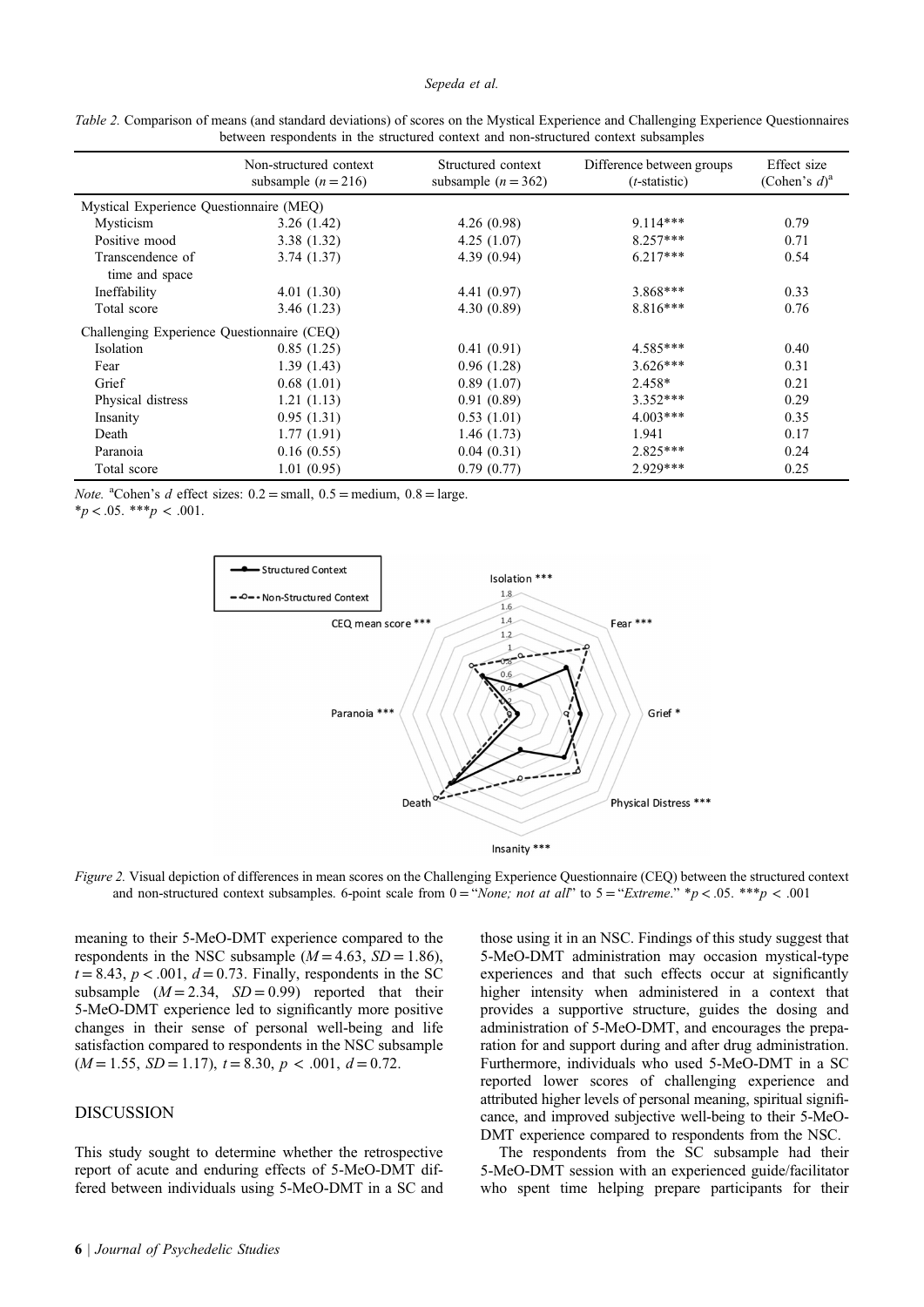<span id="page-6-0"></span>session, administered 5-MeO-DMT via a standardized procedure, provided music during the session, and encouraged participants to integrate the experience immediately after, and in the days/weeks following, the session. These practices are consistent with Johnson et al. [\(2008](#page-8-0)) and practices used in recent laboratory studies ([Carbonaro et al., 2018;](#page-7-0) [Garcia-Romeu et al., 2014](#page-7-0); Griffi[ths et al., 2006,](#page-7-0) [2008](#page-7-0), [2011](#page-7-0), [2016\)](#page-7-0). For example, facilitators in laboratory studies are involved in ensuring whether participants are prepared for their psychedelic experience, spending time developing rapport, providing safety and psychosocial support, and then integrating the experience into the person's life after the psychedelic experience [\(Johnson et al., 2008\)](#page-8-0). The overlap in the procedures used to conduct psychedelic sessions in the laboratory and the procedures of the SC subsample could explain the differences of higher positive and lower negative ratings between the SC and NSC groups, and may provide a possible explanation of prior findings from the SC subsample [\(Davis et al., 2019\)](#page-7-0), in which most participants had experienced positive changes in depression and anxiety following 5-MeO-DMT use. In addition, those in the SC were more likely to be female, reside in the USA, and report higher levels of education than the NSC group, which may or may not be related to their report of acute and enduring experiences with 5-MeO-DMT. Moreover, because other factors may also contribute to retrospective reports of psychedelic experiences (e.g., dose, expectations, and memory), findings from this study should be replicated using laboratory or longitudinal procedures to test the causal effects of such procedures.

This study has several limitations. First, the study utilized a retrospective self-report survey introducing the possibility for recall and selection biases. Respondents who had positive experiences with 5-MeO-DMT may have been more likely to participate. Although the drug and dose administered were standardized for those respondents in the SC subsample, the drug and dose used by those in the NSC subsample were unknown. It is also possible that the substance used in the NSC subsample may not have been 5-MeO-DMT. In addition, expectancy was not assessed in this study, thereby making it impossible to know in what ways expectancy contributed to the outcomes observed. It is also possible that characteristic differences between the SC and NSC subsamples (e.g., age, gender, educational attainment, and country of origin) may have contributed to differences in the reports of acute and enduring effects. However, there are no previous reports that suggest these characteristics differentially influence scores on the MEQ or CEQ, possibly tempering this limitation. This study did not directly assess aspects of "set" (i.e., mood or mindset) or other possible contributing factors (e.g., absorption, prior drug knowledge, and personality), and therefore cannot determine whether these factors contributed to the outcomes observed. Moreover, the survey used in this study did not assess whether respondents from either subsample were screened for psychiatric and medical conditions by medical professionals, nor did it assess whether respondents were evaluated for current medication use and potential contraindications. Future research should address these limitations by assessing participant mood and personality, and experimentally manipulating context in a prospective double-blind

study in which 5-MeO-DMT is administered to carefully screened participants.

The findings of this study highlight the importance of the context in which 5-MeO-DMT is administered. When administered under supportive conditions, 5-MeO-DMT use appears to be associated with meaningful experiences marked by higher intensity of mystical-type experiences and lower levels of challenging experiences. These findings extend prior literature by examining the effect of context on the acute effects of 5-MeO-DMT used in naturalistic settings and demonstrate that contextual factors should be considered as elements that support the physical and psychological wellbeing of those who choose to ingest 5-MeO-DMT. Because of the public health importance of reducing harm associated with substance use [\(Marlatt, Larimer, & Witkiewitz, 2011](#page-8-0)), and the mounting concern about physical and emotional harm experienced during 5-MeO-DMT sessions ([Thoricatha,](#page-8-0) [2018](#page-8-0)), clinicians and harm reduction workers could use these findings to ensure that people who seek out experiences with 5-MeO-DMT are knowledgeable about the potential benefits associated with using 5-MeO-DMT in a supportive context to help people make evidenced-based decisions about their substance use.

Acknowledgements: During his work on this study, AKD was supported by a NIDA T32 training grant (no. DA007209). RL was financially supported by Source Research Foundation for administrative and research assistance on this project. RRG was supported by a NIDA grant (R01DA003889). Support for the Center for Psychedelic and Consciousness Research was provided by the Steven and Alexandra Cohen foundation and from Tim Ferriss, Matt Mullenweg, Craig Nerenberg, and Blake Mycoskie.

Conflict of interest: RRG is a member of the Board of Directors of the Heffter Research Institute. AKD and RL are members of the Board of Directors of the Source Research Foundation. The other authors declared no potential conflicts of interest with respect to the research, authorship, and/ or publication of this article.

#### REFERENCES

- Barrett, F., Bradstreet, M., Leoutsakos, J., Johnson, M., & Griffiths, R. (2016). The Challenging Experience Questionnaire: Characterization of challenging experiences with psilocybin mushrooms. Journal of Psychopharmacology, 30(12), 1279–1295. doi[:10.1177/0269881116678781](http://dx.doi.org/10.1177/0269881116678781)
- Barrett, F., Johnson, M., & Griffiths, R. (2015). Validation of the revised Mystical Experience Questionnaire in experimental sessions with psilocybin. Journal of Psychopharmacology, 29(11), 1182–1190. doi[:10.1177/0269881115609019](http://dx.doi.org/10.1177/0269881115609019)
- Barsuglia, J., Davis, A., Palmer, R., Lancelotta, R., Windham-Herman, A., Peterson, K., Polanco, M., Grant, R., & Griffiths, R. (2018). Intensity of mystical experiences occasioned by 5-MeO-DMT and comparison with a prior psilocybin study. Frontiers, 9, 1–6. doi[:10.3389/fpsyg.2018.02459](http://dx.doi.org/10.3389/fpsyg.2018.02459)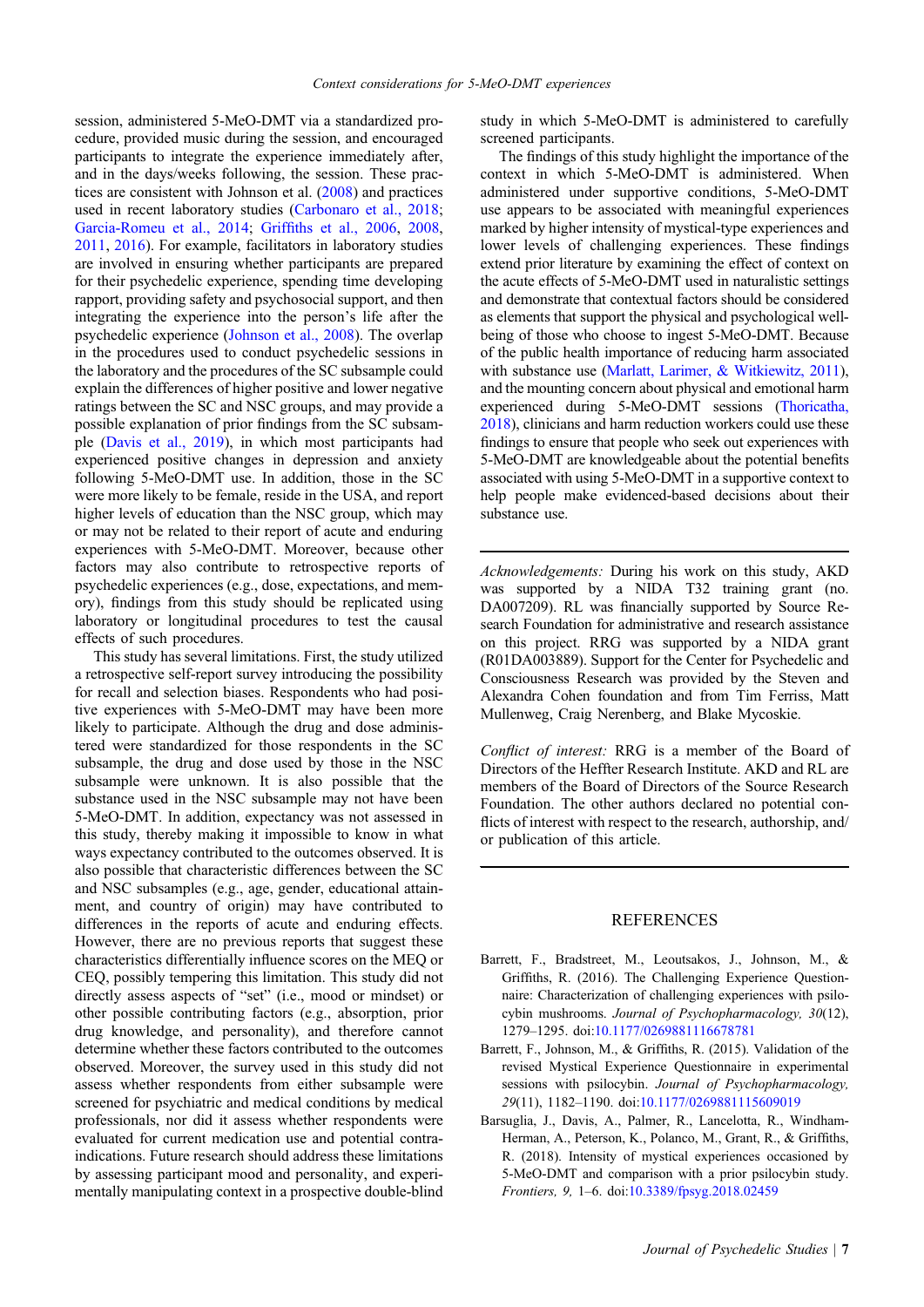- <span id="page-7-0"></span>Carbonaro, T., Bradstreet, M., Barrett, F., MacLean, K., Jesse, R., Johnson, M., & Griffiths, R. (2016). Survey study of challenging experiences after ingesting psilocybin mushrooms: Acute and enduring positive and negative consequences. Journal of Psychopharmacology, 30(12), 1268–1278. doi:[10.1177/](http://dx.doi.org/10.1177/0269881116662634) [0269881116662634](http://dx.doi.org/10.1177/0269881116662634)
- Carbonaro, T., Johnson, M., Hurwitz, E., & Griffiths, R. (2018). Double-blind comparison of the two hallucinogens psilocybin and dextromethorphan: Similarities and differences in subjective experiences. Psychopharmacology, 235(2), 521–534. doi:[10.1007/s00213-017-4769-4](http://dx.doi.org/10.1007/s00213-017-4769-4)
- Carhart-Harris, R. L., Bolstridge, M., Rucker, J., Day, C. M., Erritzoe, D., Kaelen, M., Bloomfield, M., Rickard, J. A., Forbes, B., Feilding, A., Taylor, D., Pilling, S., Curran, V. H., & Nutt, D. (2016). Psilocybin with psychological support for treatment-resistant depression: An open-label feasibility study. Lancet Psychiatry, 3(7), 619–627. doi:[10.1016/](http://dx.doi.org/10.1016/S2215-0366(16)30065-7) [S2215-0366\(16\)30065-7](http://dx.doi.org/10.1016/S2215-0366(16)30065-7)
- Carhart-Harris, R. L., Erritzoe, D., Williams, T., Stone, J., Reed, L., Colasantia, A., Tyacke, R. J., Leech, R., Malizia, A. L., Murphy, K., Hobden, P., Evans, J., Feilding, A., Wise, R. G., & Nutt, D. (2012). Neural correlates of the psychedelic state as determined by fMRI studies with psilocybin. Proceedings of the National Academy of Sciences of the United States of America, 109(6), 2138–2143. doi:[10.1073/pnas.1119598109](http://dx.doi.org/10.1073/pnas.1119598109)
- Cox, K. E., Lancelotta, R., Barsuglia, J. P., & Davis, A. K. (2018). 5-MeO-DMT and subjective improvements in post traumatic stress disorder. Poster session presented at the Annual Convention of the Maryland Psychological Association, Baltimore, MD. Retrieved from [https://www.researchgate.net/publication/](https://www.researchgate.net/publication/328676027_5-MeO-DMT_and_subjective_improvements_in_post-traumatic_stress_disorder) [328676027\\_5-MeO-DMT\\_and\\_subjective\\_improvements\\_in\\_](https://www.researchgate.net/publication/328676027_5-MeO-DMT_and_subjective_improvements_in_post-traumatic_stress_disorder) [post-traumatic\\_stress\\_disorder](https://www.researchgate.net/publication/328676027_5-MeO-DMT_and_subjective_improvements_in_post-traumatic_stress_disorder)
- Cox, K. E., Moshman, S. A., Barsuglia, J. P., Lancelotta, R., & Davis, A. K. (2018). Subjective improvements in substance use problems following 5-MeO-DMT use in an international sample. Poster session presented at the Annual Poster Symposium of the Behavioral Pharmacology Research Unit, Baltimore, MD. Retrieved from [https://www.researchgate.](https://www.researchgate.net/publication/326468791_Subjective_improvements_in_substance_use_problems_following_5-MeO-DMT_use_in_an_international_sample) [net/publication/326468791\\_Subjective\\_improvements\\_in\\_](https://www.researchgate.net/publication/326468791_Subjective_improvements_in_substance_use_problems_following_5-MeO-DMT_use_in_an_international_sample) [substance\\_use\\_problems\\_following\\_5-MeO-DMT\\_use\\_in\\_](https://www.researchgate.net/publication/326468791_Subjective_improvements_in_substance_use_problems_following_5-MeO-DMT_use_in_an_international_sample) [an\\_international\\_sample](https://www.researchgate.net/publication/326468791_Subjective_improvements_in_substance_use_problems_following_5-MeO-DMT_use_in_an_international_sample)
- Davis, A., Barsuglia, J., Lancelotta, R., Grant, R., & Renn, E. (2018). The epidemiology of 5-methoxy-N,N-dimenthyltryptamine (5-MeO-DMT) use: Benefits, consequences, patterns of use, subjective effects, and reasons for consumption. Journal of Psychopharmacology, 32(7), 779–779. doi:[10.1177/0269881](http://dx.doi.org/10.1177/0269881118769063) [118769063](http://dx.doi.org/10.1177/0269881118769063)
- Davis, A., So, S., Lancelotta, R., Barsuglia, J., & Griffiths, R. (2019). 5-Methoxy-N,N-dimethyltryptamine (5-MeO-DMT) used in a naturalistic setting is associated with unintended improvements in depression and anxiety. The American Journal of Drug and Alcohol Abuse, 45(2), 161–169. doi:[10.1080/](http://dx.doi.org/10.1080/00952990.2018.1545024) [00952990.2018.1545024](http://dx.doi.org/10.1080/00952990.2018.1545024)
- Dumuis, A., Sebben, M., & Bockaert, J. (1988). Pharmacology of 5-hydroxytryptamine-1A receptors which inhibit cAMP production in hippocampal and cortical neurons in primary culture. Molecular Pharmacology, 33(2), 178–186. Retrieved from <http://molpharm.aspetjournals.org/content/33/2/178>
- Garcia-Romeu, A., Griffiths, R., & Johnson, M. (2014). Psilocybinoccasioned mystical experiences in the treatment of tobacco

addiction. Current Drug Abuse Reviews, 7(3), 157–164. doi[:10.](http://dx.doi.org/10.2174/1874473708666150107121331) [2174/1874473708666150107121331](http://dx.doi.org/10.2174/1874473708666150107121331)

- Griffiths, R., Johnson, M., Carducci, M., Umbricht, A., Richards, W., Richards, B., Cosimano, M. P., & Klinedinst, M. (2016). Psilocybin produces substantial and sustained decreases in depression and anxiety in patients with life-threatening cancer: A randomized double-blind trial. Journal of Psychopharmacology, 30(12), 1181–1197. doi:[10.1177/02698811166](http://dx.doi.org/10.1177/0269881116675513) [75513](http://dx.doi.org/10.1177/0269881116675513)
- Griffiths, R. R., Johnson, M. W., Richards, W. A., Richards, B. D., Jesse, R., MacLean, K. A., Barrett, F. S., Cosimano, M. P., & Klinedinst, M. A. (2018). Psilocybin-occasioned mystical-type experience in combination with meditation and other spiritual practices produces enduring positive changes in psychological functioning and in trait measures of prosocial attitudes and behavior. Journal of Psychopharmacology, 32(1), 49–69. doi[:10.1177/0269881117731279](http://dx.doi.org/10.1177/0269881117731279)
- Griffiths, R., Johnson, M., Richards, W. A., Richards, B. D., McCann, U., & Jesse, R. (2011). Psilocybin occasioned mystical-type experiences: Immediate and persisting dose related effects. Psychopharmacology, 218(4), 649–665. doi[:10.1007/s00213-011-2358-5](http://dx.doi.org/10.1007/s00213-011-2358-5)
- Griffiths, R., Richards, W., Johnson, M., McCann, U., & Jesse, R. (2008). Mystical-type experiences occasioned by psilocybin mediate the attribution of personal meaning and spiritual significance 14 months later. Journal of Psychopharmacology, 22(6), 621–632. doi:[10.1177/0269881108094300](http://dx.doi.org/10.1177/0269881108094300)
- Griffiths, R., Richards, W., McCann, U., & Jesse, R. (2006). Psilocybin can occasion mystical-type experiences having substantial and sustained personal meaning and spiritual significance. Psychopharmacology, 187(3), 268–283. doi:[10.](http://dx.doi.org/10.1007/s00213-006-0457-5) [1007/s00213-006-0457-5](http://dx.doi.org/10.1007/s00213-006-0457-5)
- Griffiths, R. R., Hurwitz, E. S., Davis, A. K., Johnson, M. W., & Jesse, R. (2019). Survey of subjective "God encounter experiences": Comparisons among naturally occurring experiences and those occasioned by the classic psychedelics psilocybin, LSD, ayahuasca, or DMT. PLoS One, 14(4), e0214377. doi[:10.1371/journal.pone.0214377](http://dx.doi.org/10.1371/journal.pone.0214377)
- Grob, C., Danforth, A., Chopra, G., Hagerty, M., McKay, C., Halberstadt, A., & Greer, G. (2011). Pilot study of psilocybin treatment for anxiety in patients with advanced-stage cancer. Archives of General Psychiatry, 68(1), 71–78. doi[:10.1001/](http://dx.doi.org/10.1001/archgenpsychiatry.2010.116) [archgenpsychiatry.2010.116](http://dx.doi.org/10.1001/archgenpsychiatry.2010.116)
- Halberstadt, A., Koedood, L., Powell, S., & Geyer, M. (2011). Differential contributions of serotonin receptors to the behavioral effects of indoleamine hallucinogens in mice. Journal of Psychopharmacology, 25(11), 1548–1561. doi[:10.1177/](http://dx.doi.org/10.1177/0269881110388326) [0269881110388326](http://dx.doi.org/10.1177/0269881110388326)
- Hoshino, T., & Shimodaira, K. (1936). Über die synthese des bufotenin-methyl- äthers (5-methoxy-n-dimethyl-tryptamin) und bufotenins (synthesen in der indol-gruppe. xv). Bulletin of the Chemical Society of Japan, 11(3), 221–224. doi[:10.1246/bcsj.11.221](http://dx.doi.org/10.1246/bcsj.11.221)
- IBM Corp. (2016). IBM SPSS Statistics for Windows, Version 24.0. Armonk, NY: IBM Corp.
- Jiang, X., Shen, H., & Yu, A. (2016). Modification of 5-methoxy-N, N-dimethyltryptamine-induced hyperactivity by monoamine oxidase A inhibitor harmaline in mice and the underlying serotonergic mechanisms. Pharmacological Reports, 68(3), 608–615. doi[:10.1016/j.pharep.2016.01.008](http://dx.doi.org/10.1016/j.pharep.2016.01.008)